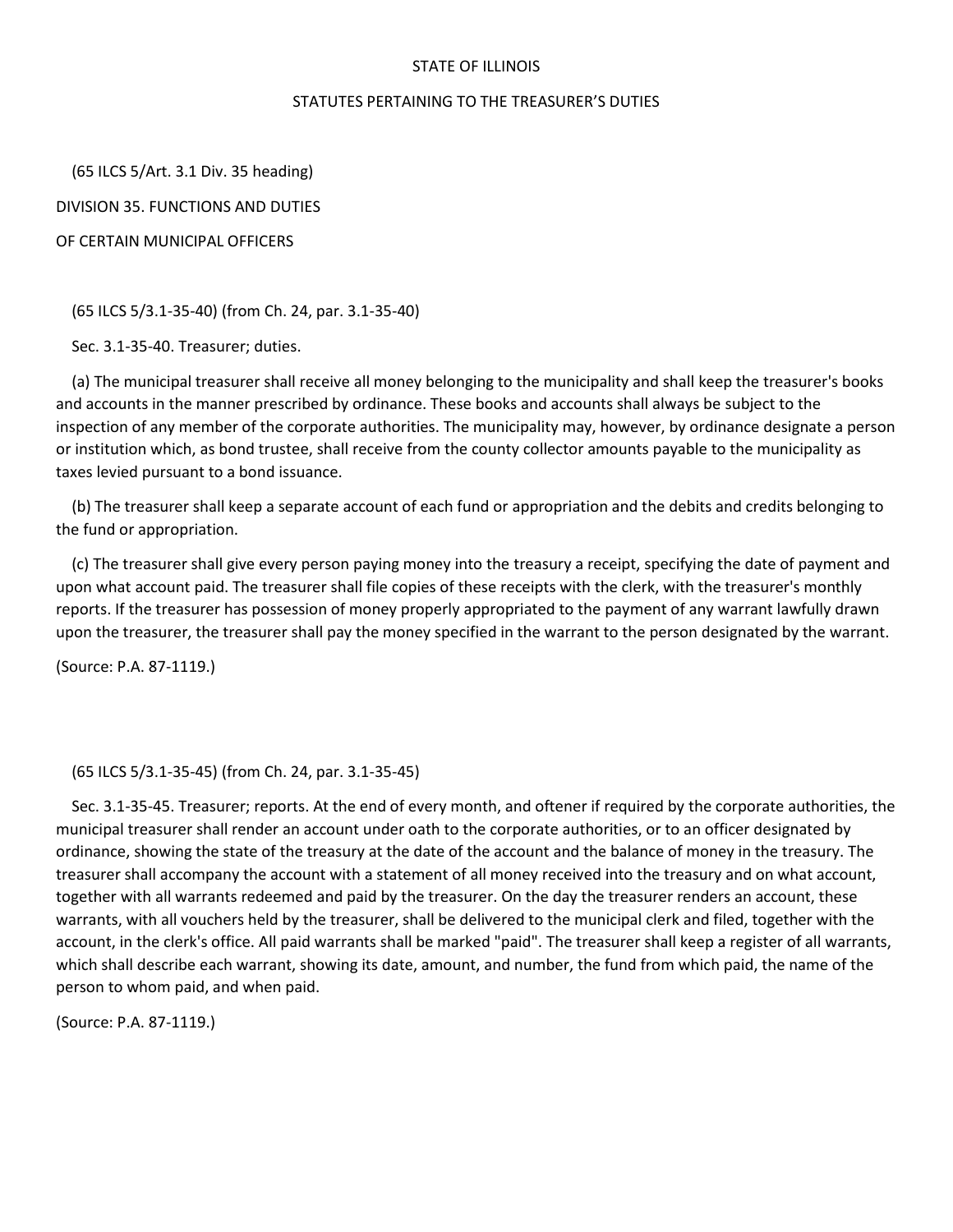(65 ILCS 5/3.1-35-50) (from Ch. 24, par. 3.1-35-50)

Sec. 3.1-35-50. Treasurer; deposit of funds.

 (a) The municipal treasurer may be required to keep all funds and money in the treasurer's custody belonging to the municipality in places of deposit designated by ordinance. When requested by the municipal treasurer, the corporate authorities shall designate one or more banks or savings and loan associations in which may be kept the funds and money of the municipality in the custody of the treasurer. When a bank or savings and loan association has been designated as a depository, it shall continue as a depository until 10 days have elapsed after a new depository is designated and has qualified by furnishing the statements of resources and liabilities as required by this Section. When a new depository is designated, the corporate authorities shall notify the sureties of the municipal treasurer of that fact in writing at least 5 days before the transfer of funds. The treasurer shall be discharged from responsibility for all funds or money that the treasurer deposits in a designated bank or savings and loan association while the funds and money are so deposited.

 (b) The municipal treasurer may require any bank or savings and loan association to deposit with the treasurer securities or mortgages that have a market value at least equal to the amount of the funds or moneys of the municipality deposited with the bank or savings and loan association that exceeds the insurance limitation provided by the Federal Deposit Insurance Corporation or the Federal Savings and Loan Insurance Corporation.

 (c) The municipal treasurer may enter into agreements of any definite or indefinite term regarding the deposit, redeposit, investment, reinvestment, or withdrawal of municipal funds.

 (d) Notwithstanding any other provision of this Act or any other law, each official custodian of municipal funds, including, without limitation, each municipal treasurer or finance director or each person properly designated as the official custodian for municipal funds, including, without limitation, each person properly designated as official custodian for funds held by an intergovernmental risk management entity, self-insurance pool, waste management agency, or other intergovernmental entity composed solely of participating municipalities, is permitted to:

(i) combine moneys from more than one fund of a

single municipality, risk management entity, self-insurance pool, or other intergovernmental entity composed solely of participating municipalities for the purpose of investing such moneys;

(ii) join with any other official custodians or

treasurers of municipal, intergovernmental risk management entity, self-insurance pool, waste management agency, or other intergovernmental entity composed solely of participating municipalities for the purpose of jointly investing the funds of which the official custodians or treasurers have custody; and

(iii) enter into agreements of any definite or

indefinite term regarding the redeposit, investment, or withdrawal of municipal, risk management entity, self-insurance agency, waste management agency, or other intergovernmental entity funds.

 When funds are combined for investment purposes as authorized in this Section, the moneys combined for those purposes shall be accounted for separately in all respects, and the earnings from such investment shall be separately and individually computed, recorded, and credited to the fund, municipality, intergovernmental risk management entity, self-insurance pool, waste management agency, or other intergovernmental entity, as the case may be, for which the investment was acquired.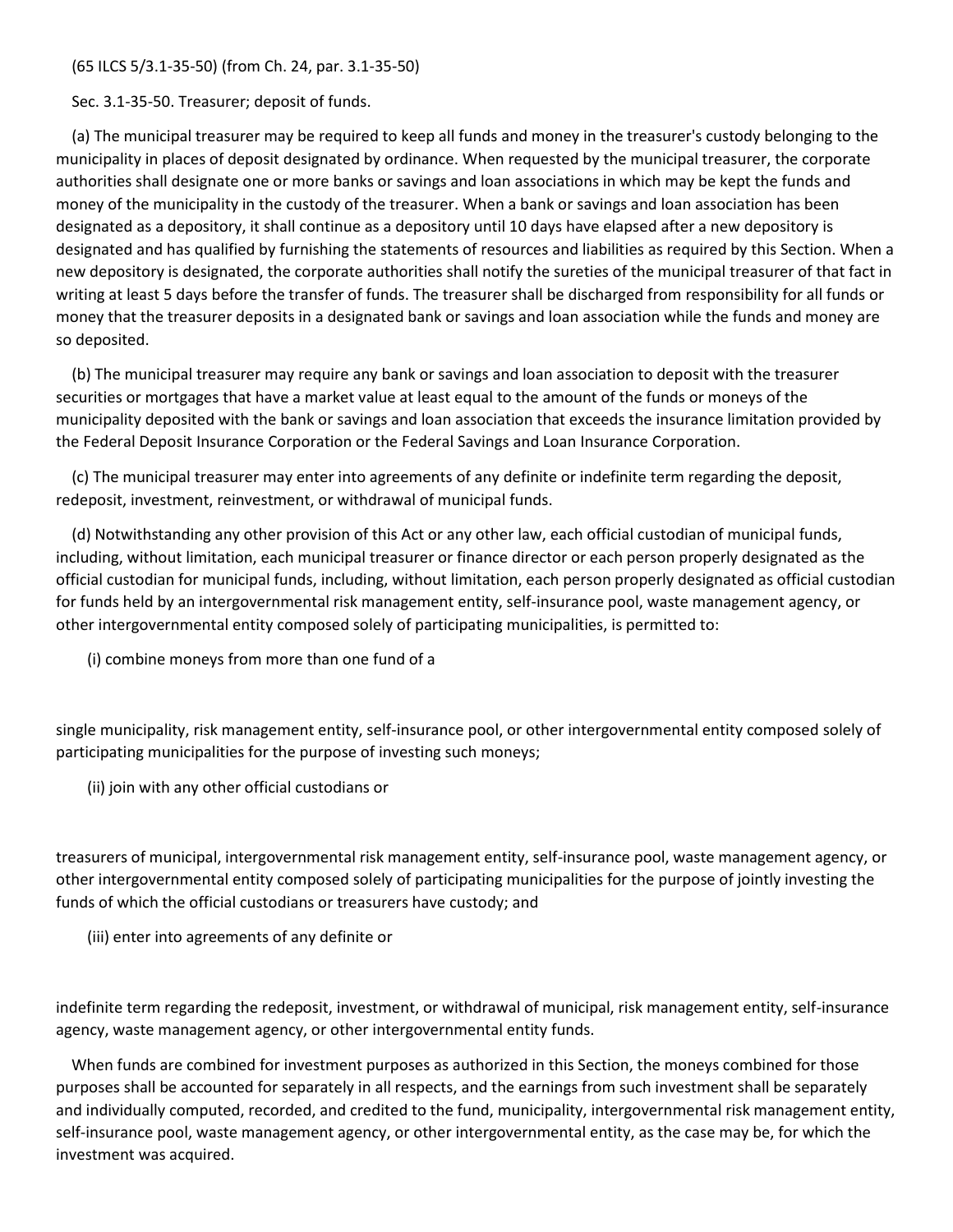Joint investments shall be made only in investments authorized by law for investment of municipal funds. The grant of authority contained in this subsection is cumulative, supplemental, and in addition to all other power or authority granted by any other law and shall not be construed as a limitation of any power and authority otherwise granted.

 (e) No bank or savings and loan association shall receive public funds as permitted by this Section unless it has complied with the requirements established by Section 6 of the Public Funds Investment Act.

 (f) In addition to any other investments or deposits authorized under this Code, municipalities are authorized to invest the funds and public moneys in the custody of the municipal treasurer in accordance with the Public Funds Investment Act.

(Source: P.A. 98-297, eff. 1-1-14.)

## (65 ILCS 5/3.1-35-55) (from Ch. 24, par. 3.1-35-55)

 Sec. 3.1-35-55. Treasurer; personal use of funds. The municipal treasurer shall keep all money belonging to the municipality and in the treasurer's custody separate and distinct from the treasurer's own money and shall not use, either directly or indirectly, the municipality's money or warrants for the personal use and benefit of the treasurer or of any other person. Any violation of this provision shall subject the treasurer to immediate removal from office by the corporate authorities, who may declare the treasurer's office vacant.

(Source: P.A. 87-1119.)

(65 ILCS 5/3.1-35-60) (from Ch. 24, par. 3.1-35-60)

 Sec. 3.1-35-60. Treasurer; receipts and expenditures. The municipal treasurer shall report to the corporate authorities, as often as they require, a full and detailed account of all receipts and expenditures of the municipality, as shown by the treasurer's books, up to the time of the report.

(Source: P.A. 87-1119.)

(65 ILCS 5/3.1-35-65) (from Ch. 24, par. 3.1-35-65)

Sec. 3.1-35-65. Treasurer; annual accounts.

 (a) Within 6 months after the end of each fiscal year, the treasurer of each municipality having a population of less than 500,000, as determined by the last preceding federal census, shall annually prepare and file with the clerk of the municipality an account of moneys received and expenditures incurred during the preceding fiscal year as specified in this Section. The treasurer shall show in the account:

(1) All moneys received by the municipality,

indicating the total amounts, in the aggregate, received in each account of the municipality, with a general statement concerning the source of receipts. In this paragraph, the term "account" does not mean each individual taxpayer,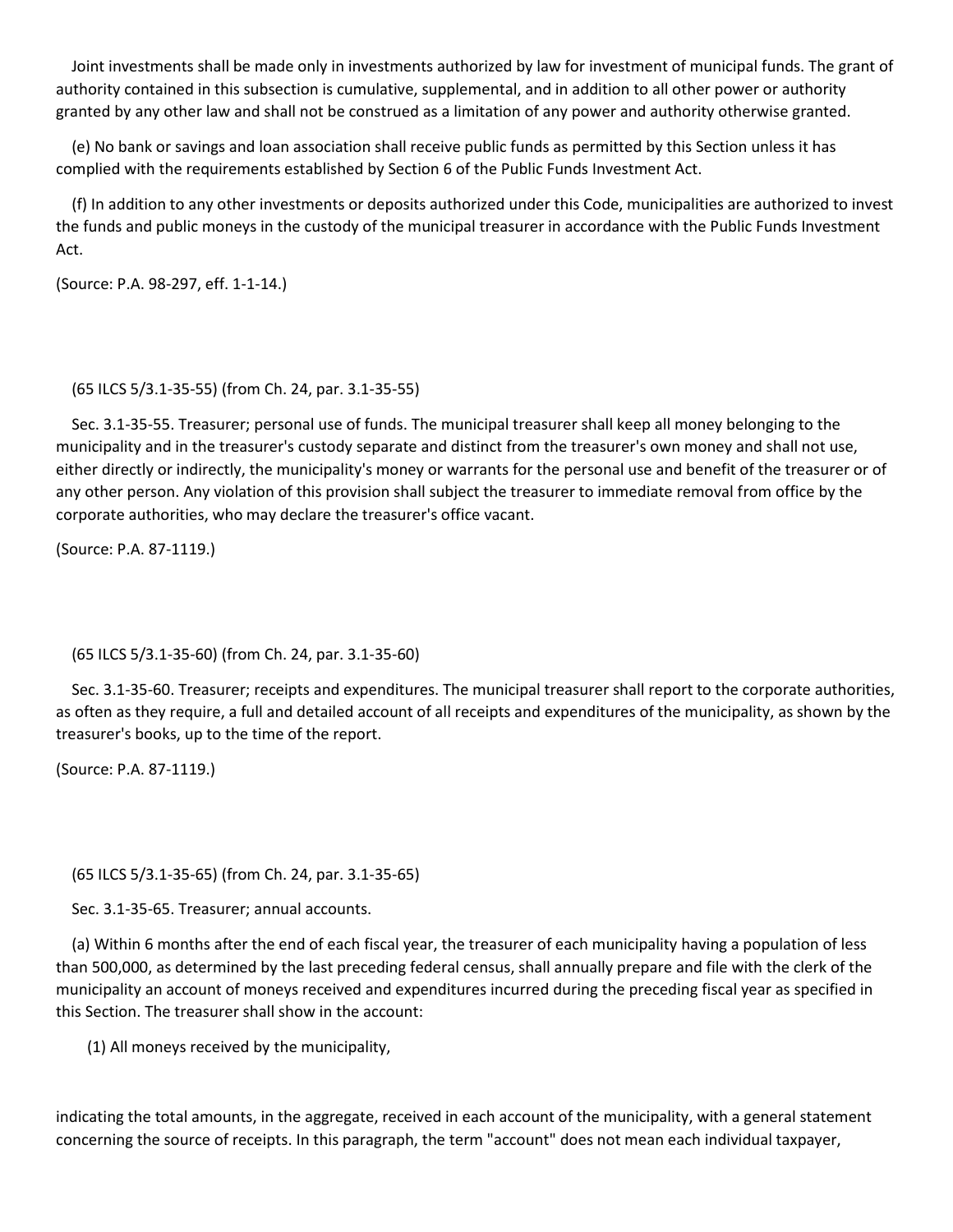householder, licensee, utility user, or other persons whose payments to the municipality are credited to a general account.

(2) Except as provided in paragraph (3) of this

subsection (a), all moneys paid out by the municipality where the total amount paid during the fiscal year exceeds \$2,500 in the aggregate, giving the name of each person to whom moneys were paid and the total paid to each person.

(3) All moneys paid out by the municipality as

compensation for personal services, giving the name of each person to whom moneys were paid and the total amount paid to each person from each account, except that the treasurer may elect to report the compensation for personal services of all personnel by name, listing each employee in one of the following categories:

- (A) under \$25,000.00;
- (B) \$25,000.00 to \$49,999.99;
- (C) \$50,000.00 to \$74,999.99;
- (D) \$75,000.00 to \$99,999.99;
- (E) \$100,000.00 to \$124,999.99; or
- (F) \$125,000.00 and over.
- (4) A summary statement of operations for all funds

and account groups of the municipality, as excerpted from the annual financial report as filed with the appropriate State agency.

 (b) Upon receipt of the account from the municipal treasurer, the municipal clerk shall publish the account at least once in one or more newspapers published in the municipality or, if no newspaper is published in the municipality, then in one or more newspapers having a general circulation within the municipality. In municipalities with a population of less than 500 in which no newspaper is published, however, publication may be made by posting a copy of the account in 3 prominent places within the municipality.

(Source: P.A. 92-354, eff. 8-15-01.)

(65 ILCS 5/3.1-35-70) (from Ch. 24, par. 3.1-35-70)

 Sec. 3.1-35-70. Treasurer; copy of report filed with collector. Within 6 months after the end of each fiscal year the treasurer of each municipality, as provided in Section 3.1-35-65, shall file with each town or county collector of taxes who collects taxes levied by the municipality a copy of the annual account that is required to be filed with and published by the municipal clerk, as provided in Section 3.1-35-65, together with an affidavit of the municipal clerk stating that the copy is a true and correct copy of the annual account filed with the clerk, that it was published or posted as required by Section 3.1-35-65, the date of the filing and publication or posting, and, if published, the newspaper in which it was published.